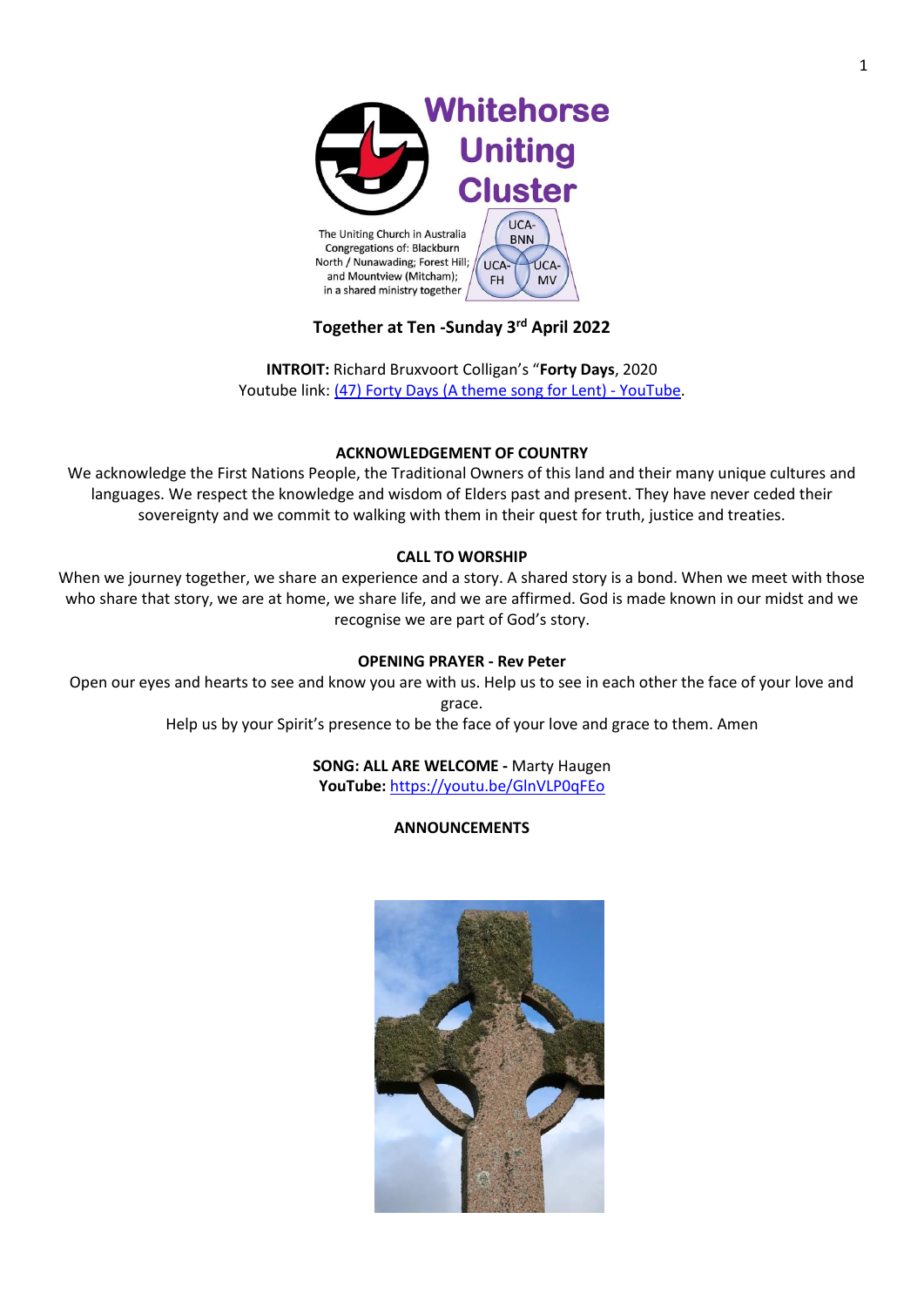## **READINGS Isaiah 43:16 – 21** *(NRSV)*

 $16$ Thus says the LORD, who makes a way in the sea, a path in the mighty waters,  $17$ who brings out chariot and horse, army and warrior; they lie down, they cannot rise, they are extinguished, quenched like a wick: <sup>18</sup>Do not remember the former things, or consider the things of old. <sup>19</sup>l am about to do a new thing; now it springs forth, do you not perceive it? I will make a way in the wilderness and rivers in the desert. <sup>20</sup>The wild animals will honor me, the jackals and the ostriches; for I give water in the wilderness, rivers in the desert, to give drink to my chosen people,  $^{21}$ the people whom I formed for myself so that they might declare my praise.



**LUKE 24:13 – 35** *(NRSV)*

<sup>13</sup> Now on that same day two of them were going to a village called Emmaus, about seven miles from Jerusalem,  $14$  and talking with each other about all these things that had happened. <sup>15</sup> While they were talking and discussing, Jesus himself came near and went with them, <sup>16</sup> but their eyes were kept from recognizing him. <sup>17</sup> And he said to them, "What are you discussing with each other while you walk along?" They stood still, looking sad. <sup>18</sup> Then one of them, whose name was Cleopas, answered him, "Are you the only stranger in Jerusalem who does not know the things that have taken place there in these days?" <sup>19</sup>He asked them, "What things?" They replied, "The things about Jesus of Nazareth, who was a prophet mighty in deed and word before God and all the people, <sup>20</sup> and how our chief priests and leaders handed him over to be condemned to death and crucified him. <sup>21</sup> But we had hoped that he was the one to redeem Israel. Yes, and besides all this, it is now the third day since these things took place. <sup>22</sup> Moreover, some women of our group astounded us. They were at the tomb early this morning, <sup>23</sup> and when they did not find his body there, they came back and told us that they had indeed seen a vision of angels who said that he was alive. <sup>24</sup> Some of those who were with us went to the tomb and found it just as the women had said; but they did not see him." <sup>25</sup> Then he said to them, "Oh, how foolish you are, and how slow of heart to believe all that the prophets have declared! <sup>26</sup> Was it not necessary that the Messiah should suffer these things and then enter into his glory?" <sup>27</sup> Then beginning with Moses and all the prophets, he interpreted to them the things about himself in all the scriptures. <sup>28</sup> As they came near the village to which they were going, he walked ahead as if he were going on. <sup>29</sup> But they urged him strongly, saying, "Stay with us, because it is almost evening and the day is now nearly over." So he went in to stay with them. <sup>30</sup> When he was at the table with them, he took bread, blessed and broke it, and gave it to them.  $31$  Then their eyes were opened, and they recognized him; and he vanished from their sight.  $32$  They said to each other, "Were not our hearts burning within us while he was talking to us on the road, while he was opening the scriptures to us?" 33 That same hour they got up and returned to Jerusalem; and they found the eleven and their companions gathered together. <sup>34</sup> They were saying, "The Lord has risen indeed, and he has appeared to Simon!" <sup>35</sup> Then they told what had happened on the road, and how he had been made known to them in the breaking of the bread. ©NRSV National Council of the Churches of Christ in the USA. Used by permission. All rights reserved worldwide.

#### **CONFESSION- Rev Peter**

What helps you recognise God's presence? What hinders you recognising God's presence?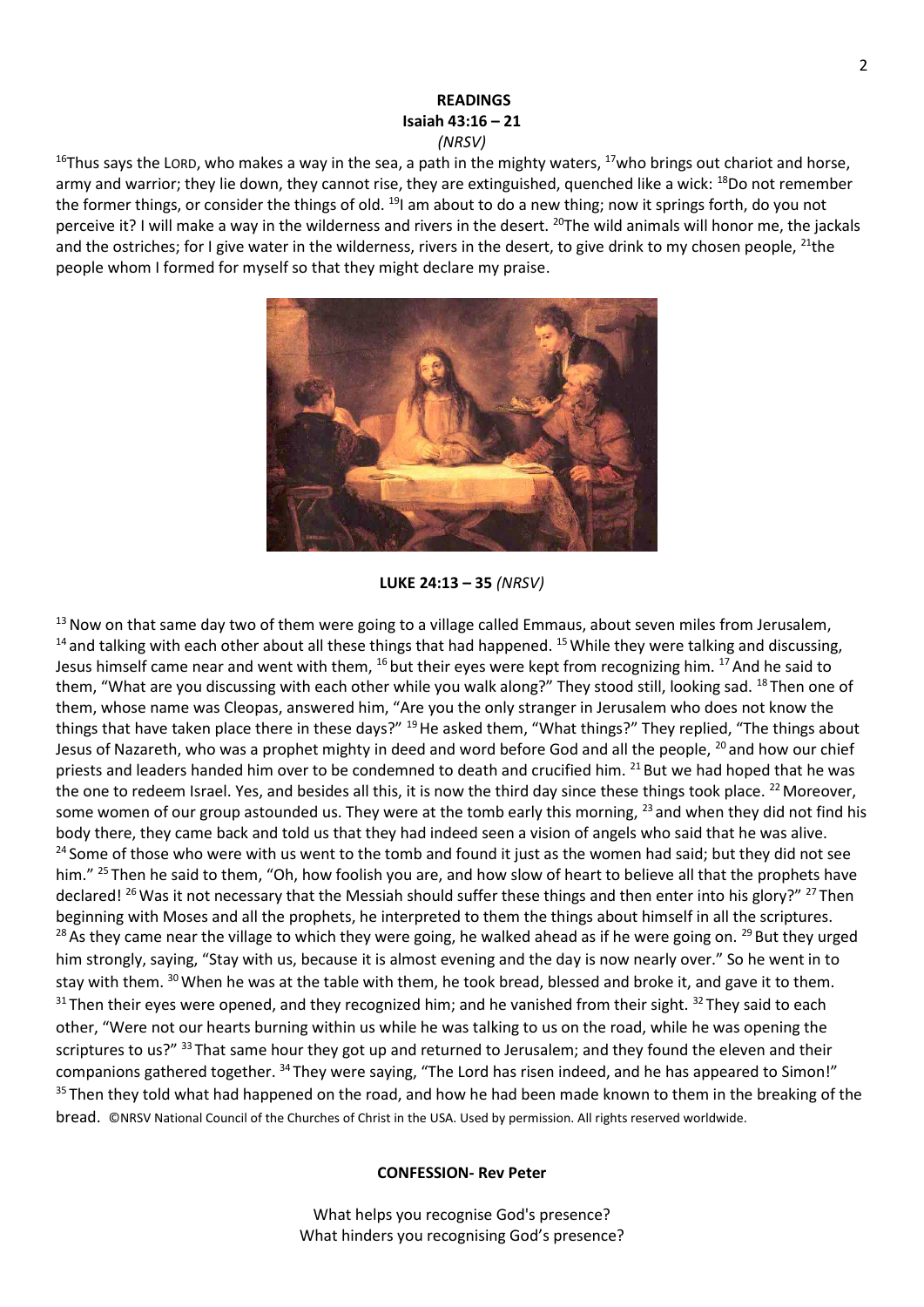## **OFFERING PRAYER**

Lord and giver of every good thing we bring to you our lives and gifts for your kingdom all for transformation through your grace and love made known in Jesus Christ our Saviour, Amen.

# **PRAYERS OF THE PEOPLE – Rhonda Goodall**

Let us come together as we prayer for others

Lord our God, how great you are. Our constant friend, comforter, wise counsellor, confidant and protector, steadfast in your love and forgiveness.

Today, Lord, we give thanks for the enduring peace of the Balkan states of Albania, Bosnia, Herzegovina, Croatia, and Slovenia and may they continue to live in harmony and tolerance with each other and prosper for the benefit of all their peoples.

We pray for the people of the Ukraine who are presently suffering from the Russian invasion of their country which is causing such misery and wanton destruction. Be with this nation and support the leaders of the Ukraine, Lord, as they repel the invasion and assist in any peace negotiations to end this bloodshed. We pray, Lord, that you will have some influence on the Russian leader Putin to end the carnage and retreat from the Ukraine.

In our ecumenical prayers, Lord, we remember the stairway church Whitehorse, Bayswater UCA Ferntree Gully Scoresby and The Epworth Hospital Chaplaincy. Be with their leaders and ministers as they make decisions on their outreach programs and minister to those within and outside their realm of responsibilities. May you guide them, Lord, to promote their work within the communities for the glory of your name and the benefit of the people with whom they minister.

Lord we pray for our own church community at Mountview, that we may always be a welcoming community and be fearless in our outreach to others bringing the word of the Lord to those in need by our conduct and help for others. Be with our ministers within the cluster as they convey the message of your word to us. Lord we remember those infirmed amongst us, you know who they are. May you ease their suffering and may they feel your presence and enveloping comfort supporting them in their time of need.

Lord, may we all know your peace and feel your love, that we may walk our life journey with you by our side confident of your presence in a world of change and disruption. Hear our prayers, Lord, which we bring before you, amen.

# **YouTube Come down O Love Divine – Fernando Ortega 2016 <https://youtu.be/2DbytPhyJzo>**

# **YOUNG AT HEART- Rev Tina**

The Uniting church is a place where all are welcome. We may have a different theology or upbringing or church background or be filled with doubts and questions, but our church is a safe place where we are all accepted and loved. Throughout life we meet people who are different to us, who long to be accepted for who they are, just like we do. People naturally want to belong and be cared for and to share and give and have purpose and the greatest gift we can give them is love and acceptance. *Many thanks to Lorraine and Barney for the noticeboard sign.*

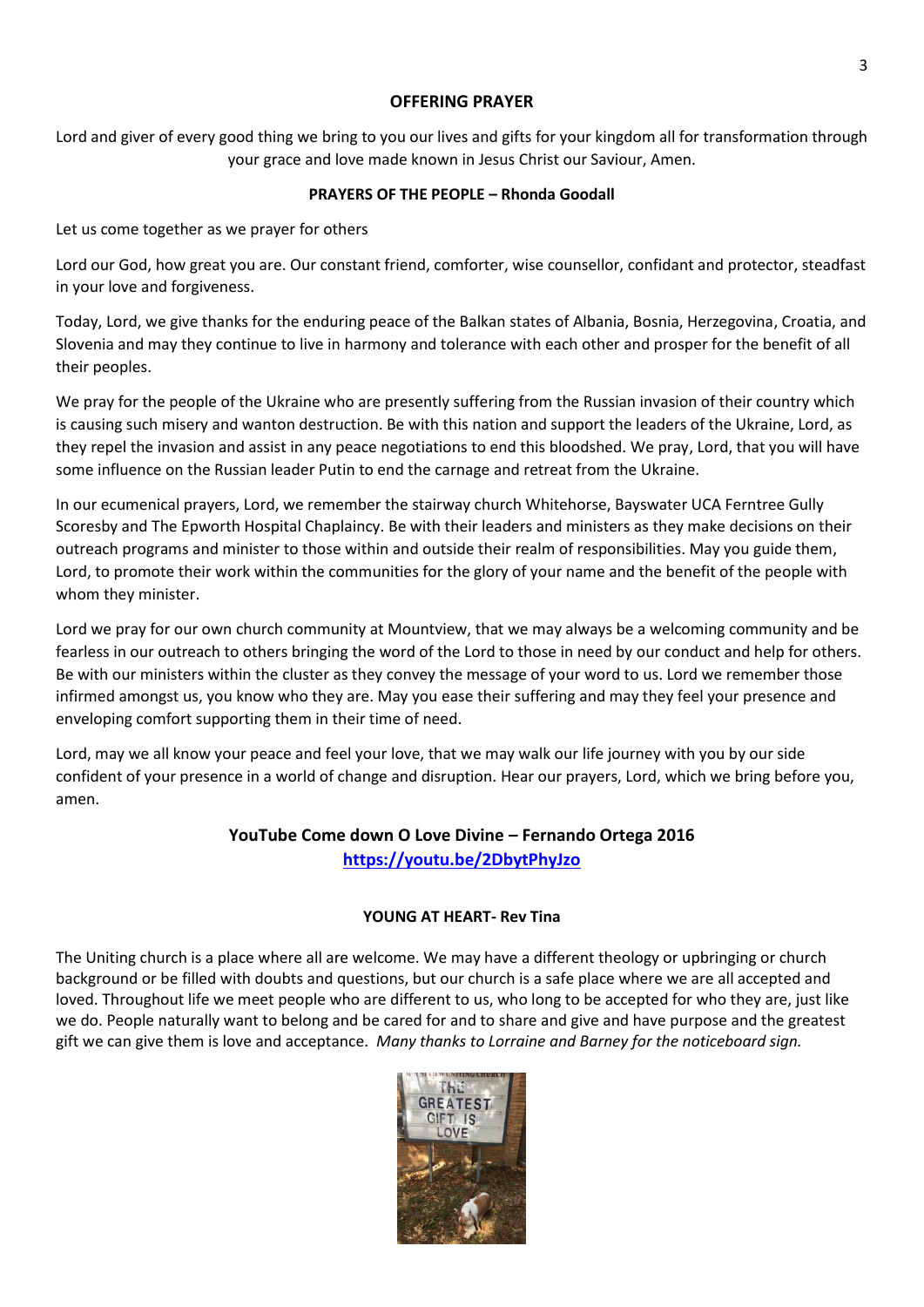#### **SERMON- Daniel Farnsworth**

When I was much younger, and first speaking in church, I came in for a bit of criticism. I was told I tended to pace back and forth while speaking, so I had to be lectured – stand right behind the lectern! Don't move! The habit of walking back and forth took a while to break, but it looks like today I'll have to dust it off again. After all, not only do we have no lectern today, but the gospel story we just heard was about walking together. So perhaps we can walk together with this reading for a little while today.

This is a story after the Resurrection. Reading the gospels we know that Jesus is alive again, but the disciples themselves don't know it yet. The women have told them, but the male disciples did not believe them. Let that be a lesson to listen to everyone, regardless of sex! But whatever the reason, the disciples at the start of this story don't know about or believe in the Resurrection yet.

So we meet them on the way, at the start of a journey. I notice that we never hear *why* the disciples were going to Emmaus. Why this town? We don't know. We can guess, however, that after the Crucifixion, they might not have been in the best of spirits. Perhaps they thought to get out of Jerusalem and flee, fearing that they might meet the same grim fate as their leader. Likewise we are not told how they felt. The text says only that they were talking about everything that had happened. I would guess that it wasn't a very optimistic conversation. This was, after all, not a very safe time or place to be a follower of Jesus. The Romans had just killed him, and all their hopes seemed to have failed, and there was a good chance that the Romans or the high priests might have all of them killed as well.

In the midst of what was probably a very dark time, full of fear and disappointment, they met a stranger on the road. They don't recognise him, but the stranger asks them to tell their story. They do this, despite the danger – saying openly that they had hoped for Jesus to redeem Israel! Quite a risk! But the stranger coaxes this hope from them and goes on to have a discussion with them about the scriptures.

I wonder if that was a moment of healing, for these two disciples on the road to Emmaus. To have a frank conversation about the disturbing events that had just happened – about their hopes, their fears, their dreams and anxieties. Sharing a story can feel very good, can't it? Whether it's grief or hope, when we hold something together, it becomes easier to bear. What was once my hope or your story becomes *our* hope and *our* story. It must have made a strong impression on the disciples, because they begged the stranger to stay with them.

At last he goes in with them, breaks and blesses bread as he did in a certain supper, and only then do they realise they were speaking with Jesus the whole time. And then they get up and go straight back to Jerusalem, back into the lion's den.

So what can this story tell us? I wonder two questions – how did they fail to recognise Jesus at first, and then how did they recognise him again? Perhaps the resurrected Jesus didn't look exactly the same as he did in life. But why would Jesus choose to appear differently? Why not just immediately tell them who he was?

Perhaps he wanted to teach them something in this encounter. Perhaps he wanted to remind them that he would not always be with them in the flesh, so they would need to look for his presence elsewhere – to watch for him in unfamiliar faces, to listen for him in unfamiliar voices. It says that he interpreted the scriptures for them, and it's easy to believe an interpretation of scripture from someone you know and trust, someone you already believe is authoritative. But to listen and understand the same thing from the voice of a stranger? Maybe that takes practice.

Indeed, when we hear a message, we don't just hear the message itself – we also hear the messenger. The messenger can change everything about how a message is received. An interpretation of scripture given to us by a respectable professor or (I'm on thin ice here!) a minister might seem very credible, but if we heard that same interpretation from a man waving a sign on a street corner, we might not believe it. We can be quick to judge things like status or respectability, closing our ears to voices from unexpected quadrants of society. Perhaps we do need to train ourselves to look and listen for surprising truth, for what God might be trying to say to us, even if it comes from a direction we didn't expect.

The story concludes with a kind of Eucharist – perhaps the first Eucharist in history, after the Last Supper itself. Sometimes, depending on our church background, we talk about the Eucharist as being the moment when we meet God, when Jesus comes to us in bread and wine. But in the Emmaus story, the function of this Eucharist is to reveal to the disciples that Jesus has been with them *all along*. In the breaking of the bread, Jesus says to them: "I was with you this whole time. I was with you in the form of a stranger."